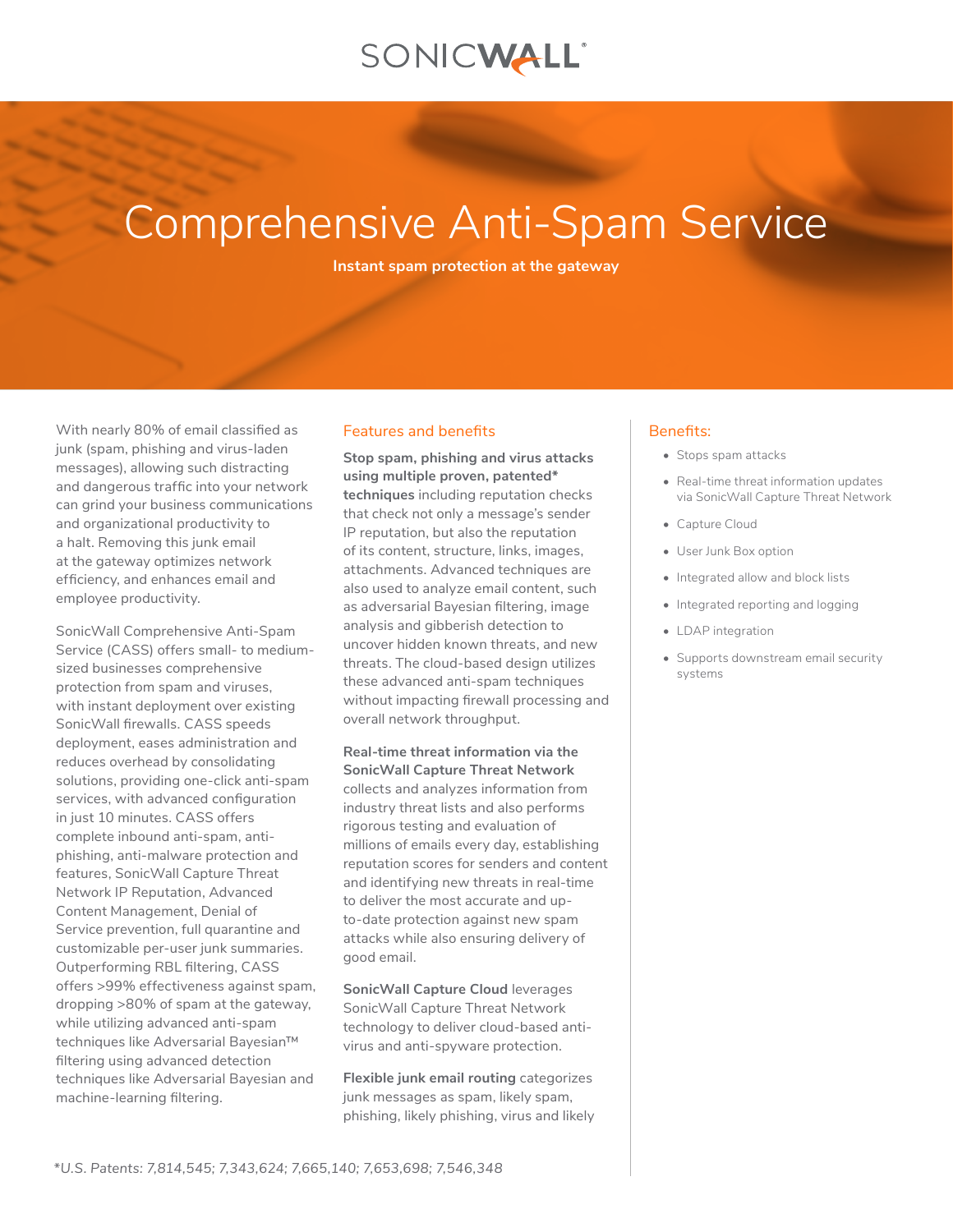virus. Messages in each category can be rejected, tagged and delivered, sent to the user's Junk Box, or deleted, for complete control and compliance with corporate and regulatory requirements.

**User Junk Box option** enables quick setup of Junk Boxes for all users to store junk messages. Users can receive Junk Box Summary emails, which they may use to view (as text) and un-junk messages as desired. IT retains control over displayed categories, scheduling, and retention of Junk Box Summaries.

#### **Integrated allow and block lists** are

built into SonicWall network security appliances. IP addresses can be allowed or blocked at the gateway. IT administrators can add granular control with Allow and Block lists at people, company and list levels. This feature is fully supported by CASS and requires no additional set-up or training to use.

**Integrated reporting and logging** is built into SonicWall firewall. Service status and statistics are easily displayed with one click, and log file entries can be viewed by service name. Service status shows availability of CASS, Junk Boxes and the downstream email server.

**LDAP integration** enables robust, easy and secure user management, as well as additional flexibility through LDAP integration support.

#### **Supports downstream email security**

**systems** such as corporate governance or compliance policies, per-user policies and preferences, advanced reporting and more, as needed.

#### **Where the SonicWall Comprehensive Anti-Spam Service fits**

Smaller organizations looking to leverage their existing investment in a SonicWall firewall can quickly ensure the delivery of only good email to their email server with CASS. Administrators can manage CASS using a single integrated interface on the firewall. Larger enterprises can layer their anti-spam protection by placing CASS in front of a SonicWall Email Security solution to drop more than 80% of junk email at the connection level, thus reducing subsequent processing by downstream infrastructure. Distributed enterprises that receive email in multiple locations can implement CASS on remote SonicWall firewalls to reduce spamrelated network traffic and use SonicWall Email Security to centralize email protection services.

### **Supported platforms and supported email servers**

SonicWall Comprehensive Anti-Spam Service is available as a subscription service on the following SonicWall products:

- All SonicWall TZ and Network Security appliance (NSa)\* series firewalls with SonicOS 5.6.3 or higher installed
- Platforms and/or SonicOS versions not listed are not supported

The SonicWall Comprehensive Anti-Spam Service operates with any email server which accepts inbound SMTP messages.

**Options included with the Comprehensive Anti-Spam Service** The User Junk Box option requires that the Junk Store application (provided as part of the service) be installed on a server (typically your email server) running Windows Server 2008 or Windows Server 2012.

# **How the SonicWall Comprehensive Anti-Spam Service works**



1 SMTP traffic arrives at the SonicWall firewall.

2 The Comprehensive Anti-Spam Service checks the reputation of the sending IP server in real time. The SonicWall Capture Threat Network receives realtime inputs from over 4 million endpoints worldwide to determine the reputation of servers that are sending email. Up to 80% of junk email can be dropped at the connection level, thus reducing overall processing by the firewall. The remaining email is processed using the cloud-based SonicWall Capture Threat Network which applies SonicWall's proven spam detection techniques.

3 Good email is delivered to the email server.

4 Optionally, junk email can be delivered to SonicWall Junk Boxes on the email server and Junk Box Summaries for each user can be delivered as emails to each user.